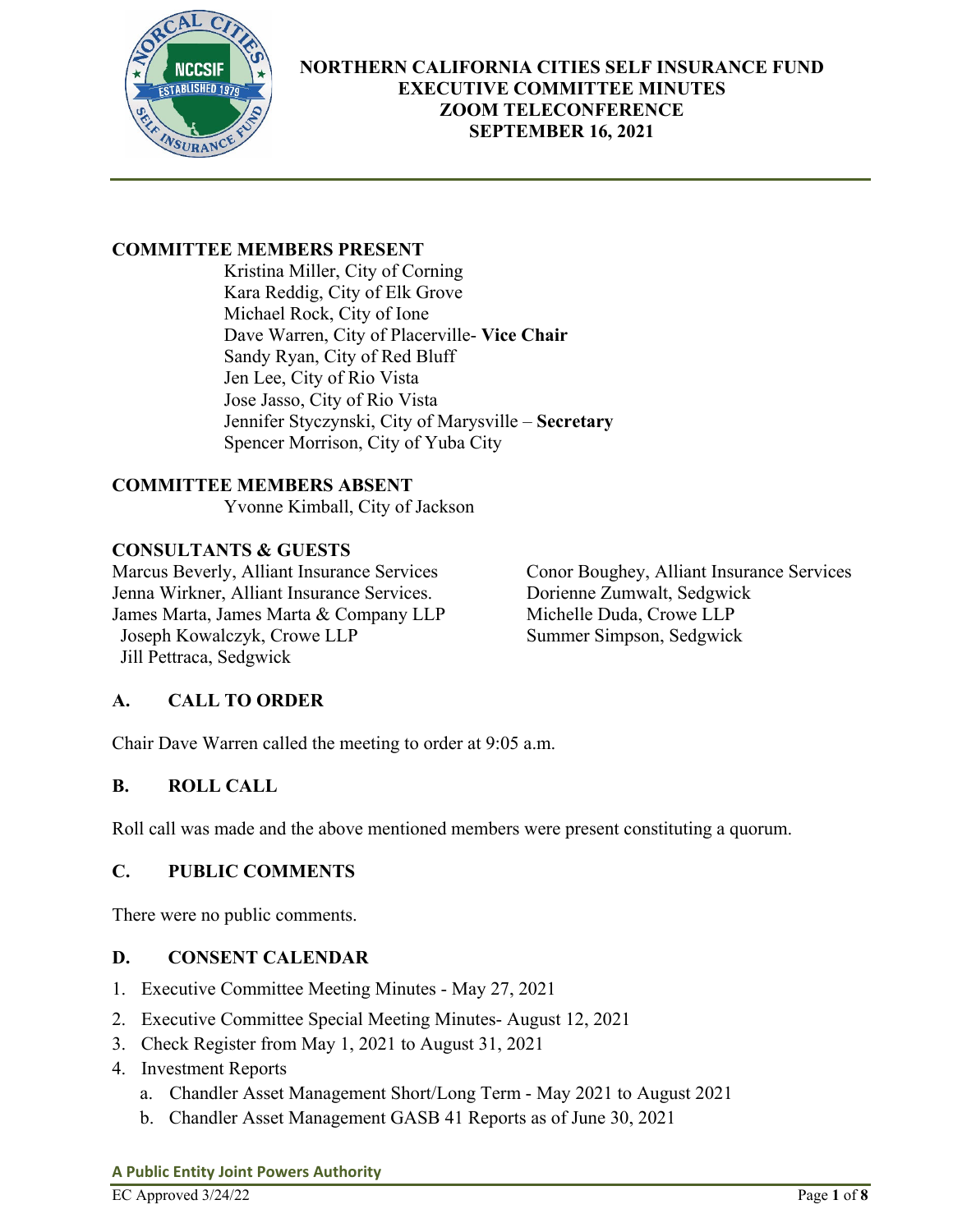

- c. Chandler Asset Management GASB 72 Reports as of June 30, 2021
- d. Local Agency Investment Fund (LAIF) Report as of June 30, 2021
- 5. Police Risk Management Grant Funds Utilization Report as of September 2021
- 6. PMIA Performance Report & LAIF Performance Report QE June 30, 2021

# **A motion was made to approve the Consent Calendar as presented.**

**MOTION:** Jose Jasso **SECOND:** Kara Reddig **MOTION CARRIED** 

**UNANIMOUSLY** 

**Ayes:** Miller, Reddig, Rock, Warren, Ryan, Jasso, Styczynski, Morrison **Nays:** None

# **E. GENERAL RISK MANAGEMENT ISSUES**

Members discussed the current CAL-OSHA and White House Regulations. Members also discussed that they haven't required employees to be vaccinated.

James Marta discussed that we had a difficult renewal for Cyber this year. Members discussed completing Cyber Coverage applications from carriers. The City of Elk Grove works with a company to send out phishing emails, if members respond to the email the employee has to attend a training.

Members discussed strengthening Cyber Security and doing trainings with staff.

# **F. ADMINISTRATION REPORTS**

# **F.1. President's Report**

Mr. Dave Warren let the Committee know that, Michael Simmons retired as of September 1<sup>st</sup>, 2021.

# **F.2. CJPRMA Update**

Mr. Beverly mentioned we should have the preliminary budget from CJPRMA by the October Board Meeting.

### **F.3. Program Administrator's Report**

Mr. Beverly mentioned that we still need a CJPRMA Alternate Board Member. Members are encouraged to reach out to Program Administrators about the position.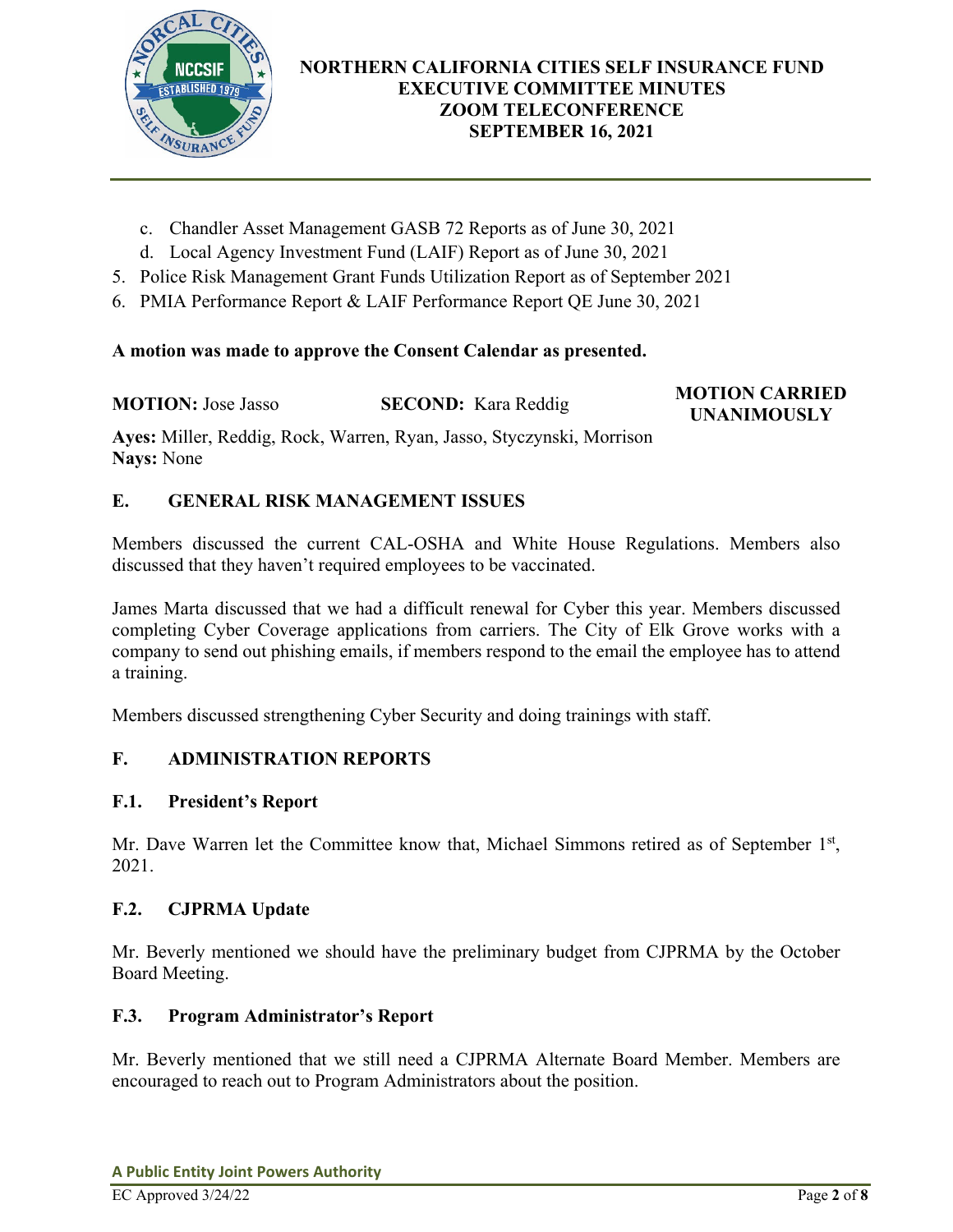

Mr. Beverly discussed doing an IRIC Training for members in the future. Mr. Beverly will do a webinar the first week or two in October.

Mr. Beverly mentioned including the Investment Report and Holdings report. Do members want the reports and summary in the Executive Committee Report? Mr. Warren would prefer that we include the reports in the Executive Committee Agenda Packet.

# **G. FINANCIAL REPORTS**

## **G.1. Quarterly Financial Report for Period Ending June 30, 2021**

James Marta gave a brief over view of the Quarterly Financial Report for Period Ending June 30, 2021. Results for the FY 20/21 include an Operating Loss of (-\$645,693) largely due to an increase in the group's Outstanding Liabilities. The net position as a whole decreased by (\$566,837). The decrease included member dividends of \$3,071,640. For both Workers' Compensation and Liability were funding at 80% confidence level.

The provision of claims cost is increasing, administration costs are good overall, the dividends are driving the decrease.

Claims Summary for Workers' Compensation seems to be more even. We have seen some flattening because of COVID.

In conclusion the financial position of the pool eroded for FY 2021, mainly due to member dividends. Liability Shared Layer Net Assets eroded by (\$731,982) due to increased claim costs. We are funding at the 80% Confidence Level.

Mr. Warren discussed the refund assessments to members.

### *Jennifer Styczynski joined the meeting at 9:33 a.m.*

**A motion was made to approve the Quarterly Financial Report for Period Ending June 30,2021.** 

**MOTION:** Jose Jasso **SECOND:** Sandy Ryan **MOTION CARRIED Ayes:** Miller, Reddig, Rock, Warren, Ryan, Jasso, Styczynski, Morrison **Nays:** None

# **G.2. Budget-to-Actual as of June 30, 2021**

Mr. Beverly gave a brief overview of the Budget-to- Actual as of June 30, 2021. We did go below the Administration Report due to not having in person meetings or traveling. *Information only, no vote taken.* 

**A Public Entity Joint Powers Authority**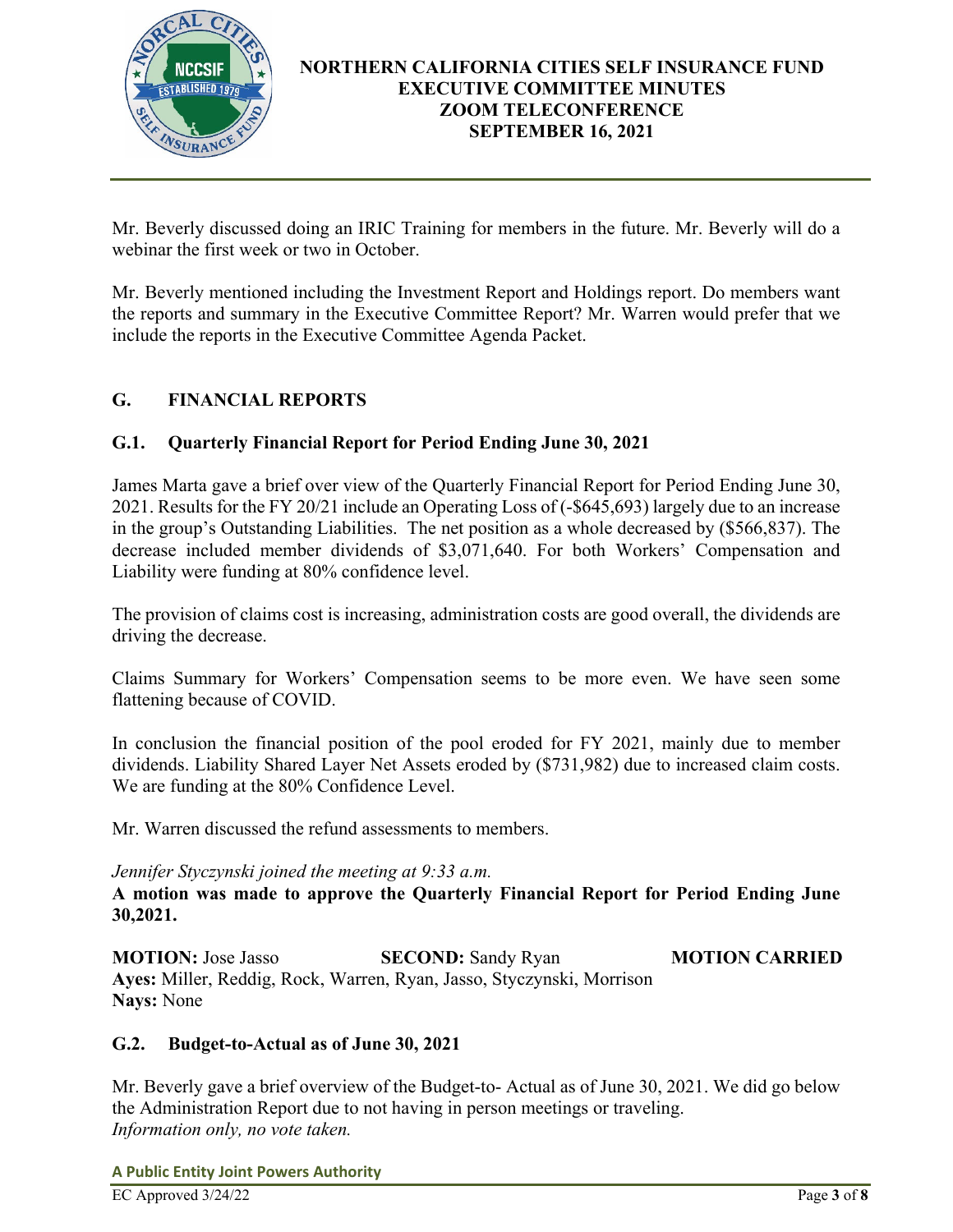

# **G.3. FY 20/21 Financial Audit Update**

Michelle Duda and Joseph Kowalczyk from Crowe gave a brief overview on the FY 20/21 Financial Audit update. The audit was sent to Jim Marta on 9/15/21. No adjustments were noted at this time. We should be right on schedule for the final financial audit.

*Information only, no vote taken.* 

# **H. CLAIMS SERVICES**

### **H.1. FY 21/22 Liability Claims Audit Agreement**

Mr. Beverly gave a brief overview of the FY 21/22 Liability Claims Audit Agreement. The auditors will review a maximum of 60 open claims (this would include all open claims with a total of incurred \$50K). If we approve the agreement it will be completed by the end of the year. The cost of the audit is \$6,625 which is below what we have budgeted.

## **A motion was made to approve the FY 21/22 Liability Claims Audit Agreement from Risk Management Services.**

**MOTION:** Jose Jasso **SECOND:** Sandy Ryan **MOTION CARRIED UNANIMOUSLY** 

**Ayes: Miller, Reddig, Rock, Warren, Ryan, Jasso, Styczynski, Morrison Nays:** None

### **I. JPA BUSINESS**

### **I.1. Policy and Procedure Revisions**

### **A. L-04: Formula for Determining Liability Annual Deposit**

The Policy and Procedure has been revised to clean up the language describing the formulas for the Banking Layer and Excess Insurance allocations and the allocation of administrative expenses, with no changes to the formulas themselves.

### **B. A-02: Service Provider Performance Evaluation**

We have been doing the audit every year recently. We should be doing the Service Provider Performance Evaluation prior to the year that we have a contract renewal. We have also included the updated Survey Monkey questions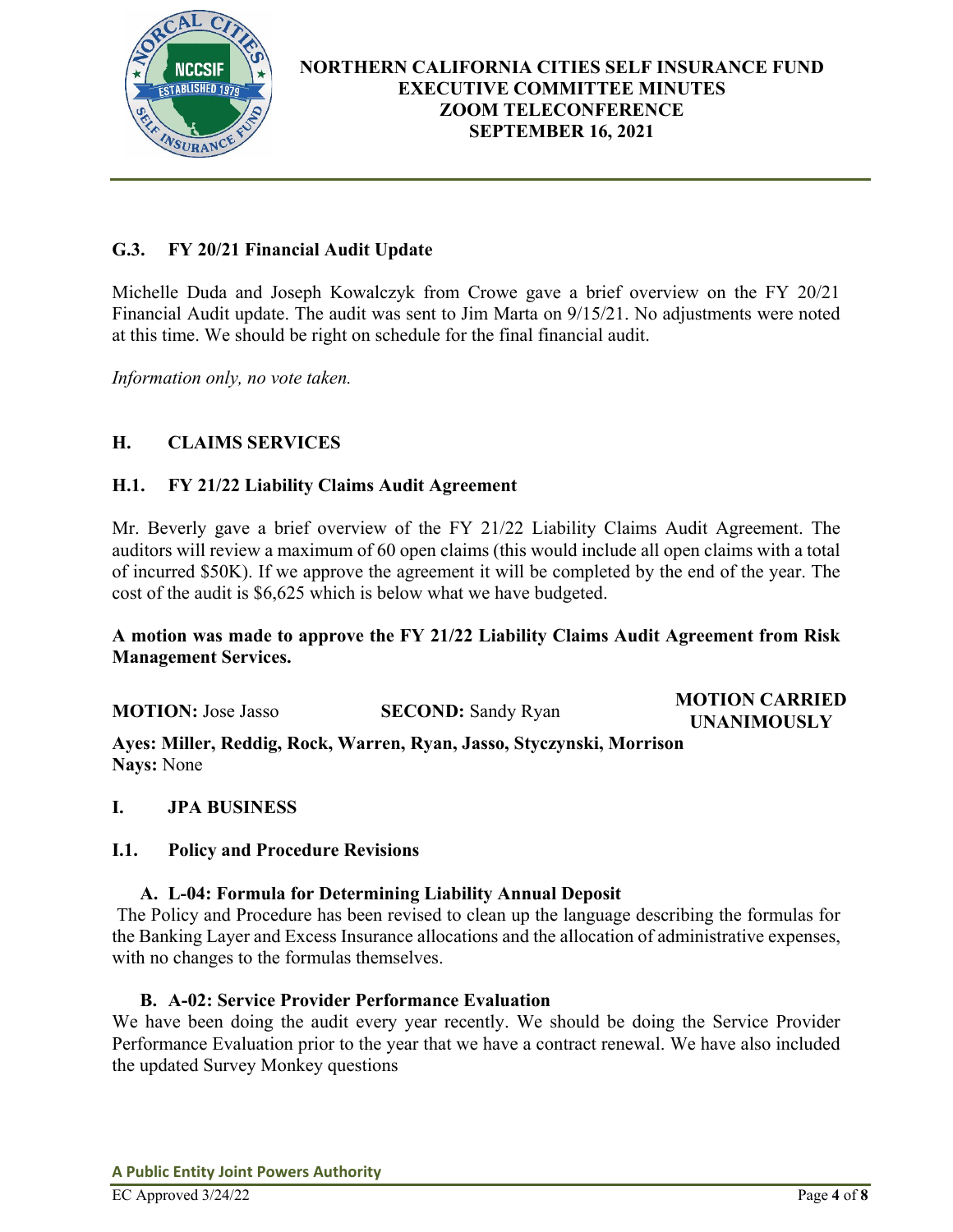

# **C. A-10: Annual Calendar of Reports, Audits and Filings**

No changes were made to A-10, we want to make sure we review the Policy and Procedures every year.

# **A motion was made to recommend changes to the Policy and Procedures to the Board.**

**MOTION:** Sandy Ryan **SECOND:** Kristina Miller **MOTION CARRIED Ayes:** Miller, Reddig, Rock, Warren, Ryan, Jasso, Styczynski, Morrison **Nays:** None

# **I.2. CAJPA Re-Accreditation Report and Requirements**

# **A. CAJPA Re-Accreditation Report**

We have received conditional accreditation with excellence. We do need to do a few things in order to have the accreditation.

Mr. Beverly discussed why we do the CAJPA Accreditation. We do show this to show the state that were managing everything correctly. This does show members that Program Administrators are doing our job.

### **A motion was made to approve the re-accreditation report.**

**MOTION:** Sandy Ryan **SECOND:** Jose Jasso **MOTION CARRIED Ayes:** Miller, Reddig, Rock, Warren, Ryan, Jasso, Styczynski, **Morrison Nays:** None

### **B. Resolution Non-Claim Disputes**

Mr. Beverly discussed the Resolution for Non-Claim Disputes. Members discussed adding this to our Bylaws.

# **A motion was made to recommend the approval of the Non-Claim Disputes Resolution to the Board of Directors.**

**MOTION:** Sandy Ryan **SECOND:** Kara Reddig **MOTION CARRIED Ayes:** Miller, Reddig, Rock, Warren, Ryan, Jasso, Styczynski, Morrison **Nays:** None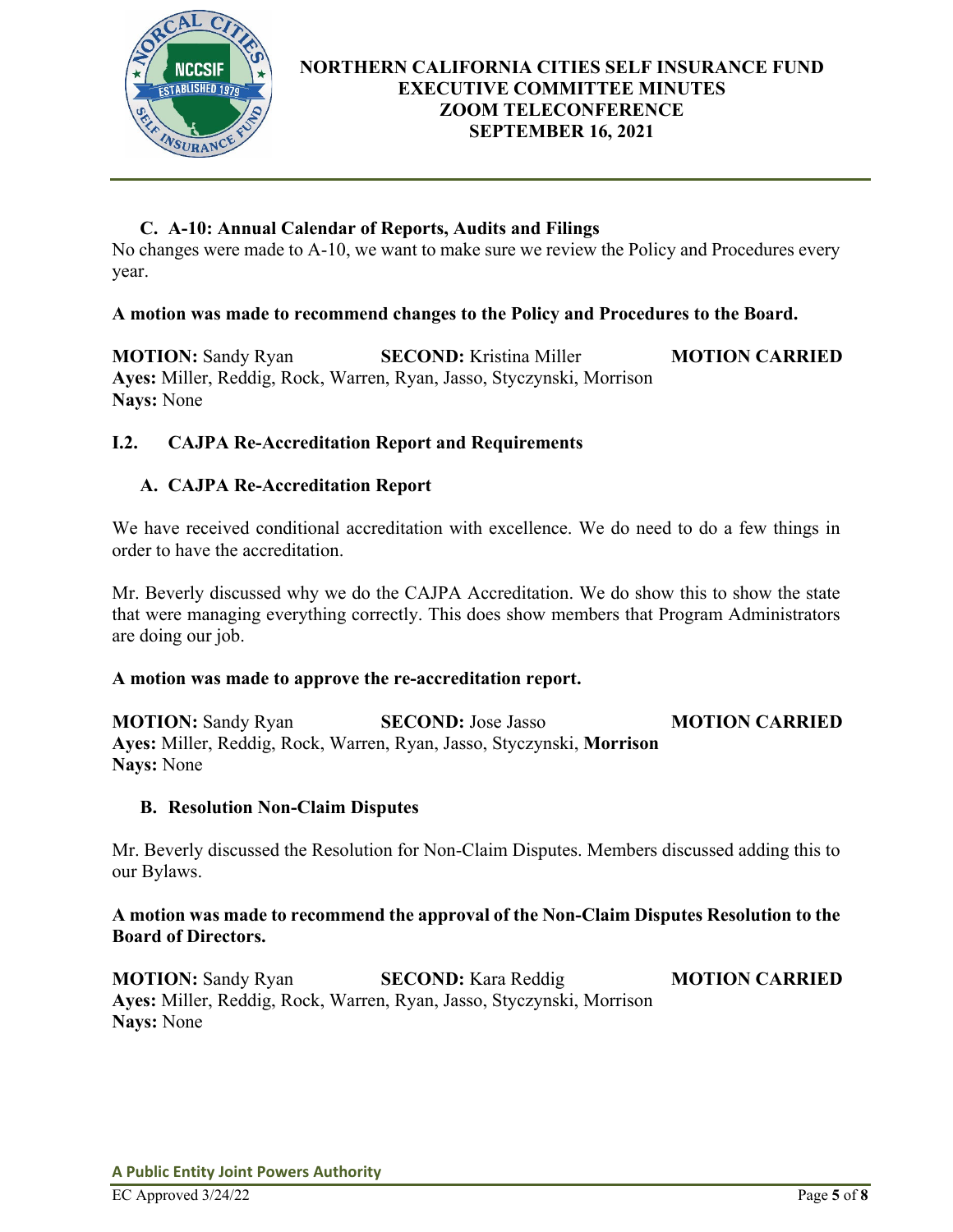

# **C. NCCSIF MOC Amendment naming NCCSIF**

Mr. Beverly discussed naming the JPA as a Covered Party for Liability purposes is a common practice and recommended by the Program Administrators to protect the JPA and Board Members from claims.

Mr. Beverly also discussed Board E&O Coverage with APPL. This would cover the decision making of the Committee or Board.

## **A motion was made to recommend recommended that the Board of Directors add NCCSIF to the MOC.**

**MOTION:** Jose Jasso **SECOND:** Spencer Morrison **MOTION CARRIED Ayes: Miller, Reddig, Rock, Warren, Ryan, Jasso, Styczynski, Morrison Nays:**

## **D. Chandler Contract Amendment**

Mr Beverly reviewed the Chandler Contract Amendment required for the CAJPA Accreditation.

### **A motion was made to recommend to approve the Chandler Contract Amendment**

**MOTION:** Jennifer Styczynski **SECOND:** Jose Jasso **MOTION CARRIED Ayes:** Miller, Reddig, Rock, Warren, Ryan, Jasso, Styczynski, Morrison **Nays:** None

### **I.3. Claims Committee Membership Appointment**

## **A motion was made to nominate Kristina Miller, Spencer Morrison and Michael Rock to the Claims Committee.**

| <b>MOTION:</b> Sandy Ryan                                             | <b>SECOND: Jennifer Styczynski</b> | <b>MOTION CARRIED</b><br><b>UNANIMOUSLY</b> |
|-----------------------------------------------------------------------|------------------------------------|---------------------------------------------|
| Ayes: Miller, Reddig, Rock, Warren, Ryan, Jasso, Styczynski, Morrison |                                    |                                             |
| <b>Nays:</b> None                                                     |                                    |                                             |

### **I.4. Service Provider Survey Results**

Mr. Beverly reviewed the Service Provider Survey Results. Sedgwick Management and the Program Administrators have reached out to members with concerns.

**A Public Entity Joint Powers Authority**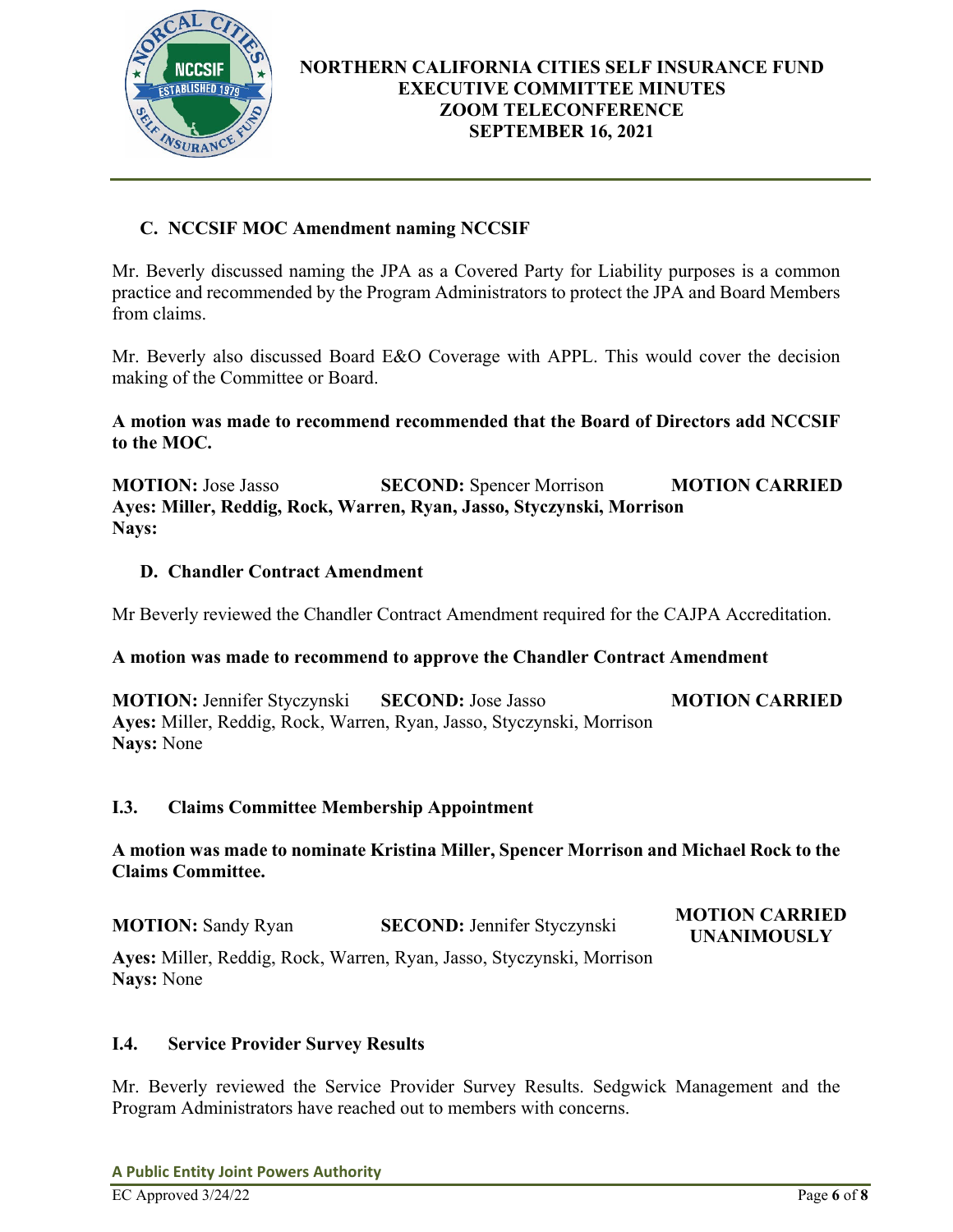

Dori Zumwalt from Sedgwick reviewed the Surveys Results for the Workers' Compensation results. Sedgwick has reached out to the Cities to adjust the caseloads to different examiners.

Members discussed what they should be doing and reporting to Sedgwick. Ms., Zumwalt discussed doing Work Cop 101 Trainings with members.

Eric Lucero from Sedgwick reviewed the Safety and Risk Control Services Survey 2021. Mr. Lucero will be working with members to make sure they use the days available to them.

Members discussed getting back on track with Risk Management.

Jill Petrarca from Sedgwick reviewed the Liability Claims Survey Results. Sedgwick has reached out to members regarding the concerning comments on the Survey, Sedgwick is available to do open file reviews with members.

### **A motion was made to receive these surveys and recommend they be brought to the Board.**

**MOTION:** Sandy Ryan **SECOND:** Jose Jasso **MOTION CARRIED Ayes:** Miller, Reddig, Rock, Warren, Ryan, Jasso, Styczynski, Morrison **Nays:** None

# **I.5. NCCSIF Service Provider Contract Renewal Review**

- A. Sedgwick Workers' Compensation
- B. Sedgwick Safety and Risk Control
- C. ACI Employee Assistance Program
- D. James Marta and company Financial Accounting and Consulting

Mr. Beverly discussed that the contracts will renew June of 2022. The Committee will need to decide if they want to renew contracts or go through an RFP process for any of the contracts.

*Summer Simpson left the meeting at 10:50 a.m. Jill Petrarca left the meeting at 10:50 a.m. Dori Zumwalt left the meeting at 10:50a.m. James Marta left the meeting at 10:50 a.m.* 

The Service Providers removed themselves from the Meeting. We should request renewal terms from the providers and have the meeting before the end of the year.